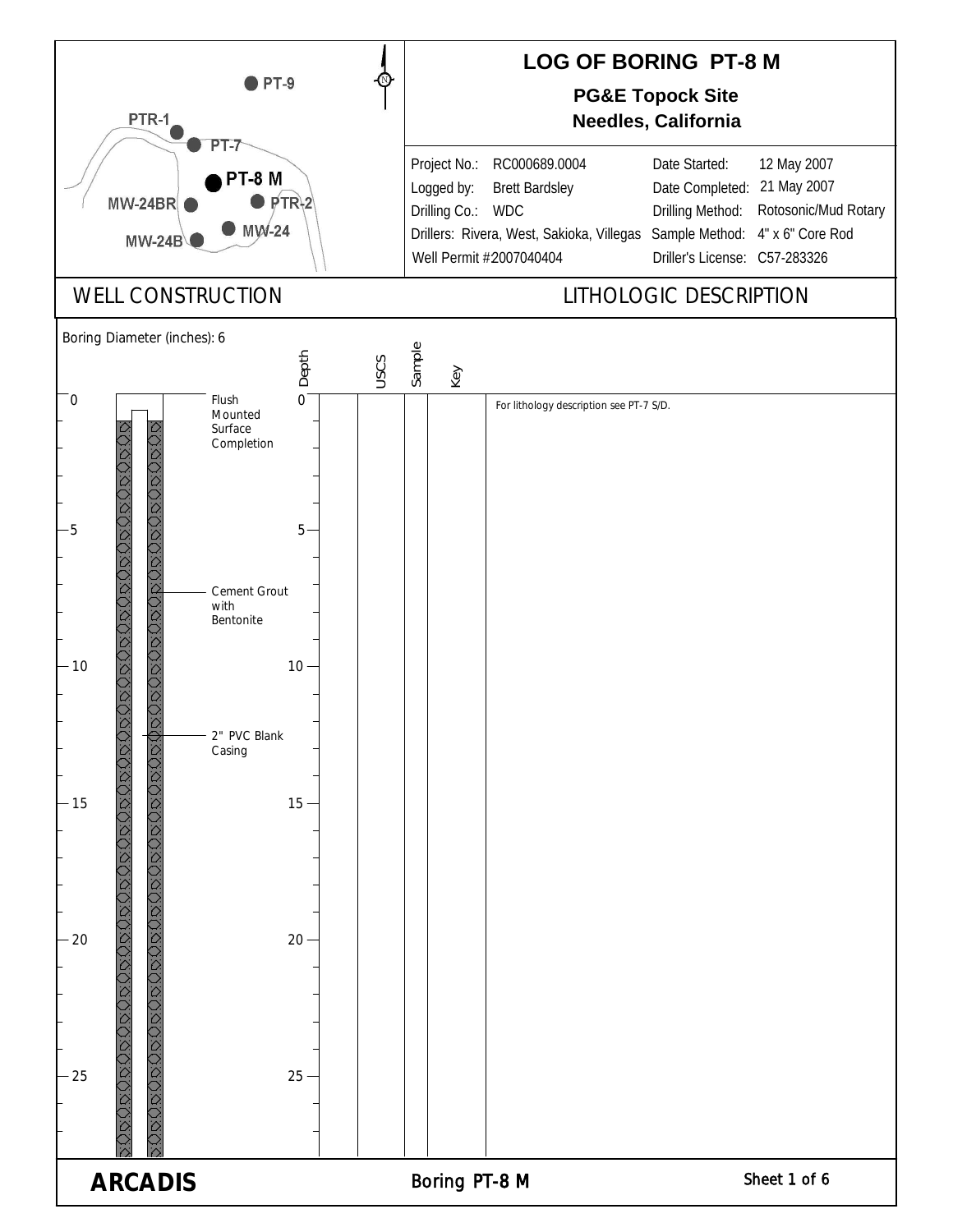| WELL CONSTRUCTION                                                                                                                                       | Depth  | Sample<br>USCS |     | LOG OF BORING PT-8 M<br>(Continued)<br>LITHOLOGIC DESCRIPTION |
|---------------------------------------------------------------------------------------------------------------------------------------------------------|--------|----------------|-----|---------------------------------------------------------------|
|                                                                                                                                                         |        |                | Key |                                                               |
| $-30$                                                                                                                                                   | $30 -$ |                |     |                                                               |
| 0800808080080808080808080808080<br>D<br>D<br>D<br>D<br>D<br>D<br>D<br>D<br>D<br>D<br>D<br>D<br>D<br>D<br>D<br>D<br>D<br>$\Box$<br>$-35$<br>Cement Grout | $35 -$ |                |     |                                                               |
| with<br>Bentonite<br>$-40$<br>2" PVC Blank                                                                                                              | $40 -$ |                |     |                                                               |
| <b>DAOROMONOSCAND</b><br>Casing<br>JRUR<br>$-45$                                                                                                        | $45 -$ |                |     |                                                               |
| БŎ<br>С<br>$-50$                                                                                                                                        | $50 -$ |                |     |                                                               |
| CCCC<br>$-55$                                                                                                                                           | $55-$  |                |     |                                                               |
| <u> 18080808080808080808080808080</u><br>ORG<br>$-60$                                                                                                   | $60 -$ |                |     |                                                               |
| <b>ARCADIS</b>                                                                                                                                          |        |                |     | Sheet 2 of 6<br>Boring PT-8 M                                 |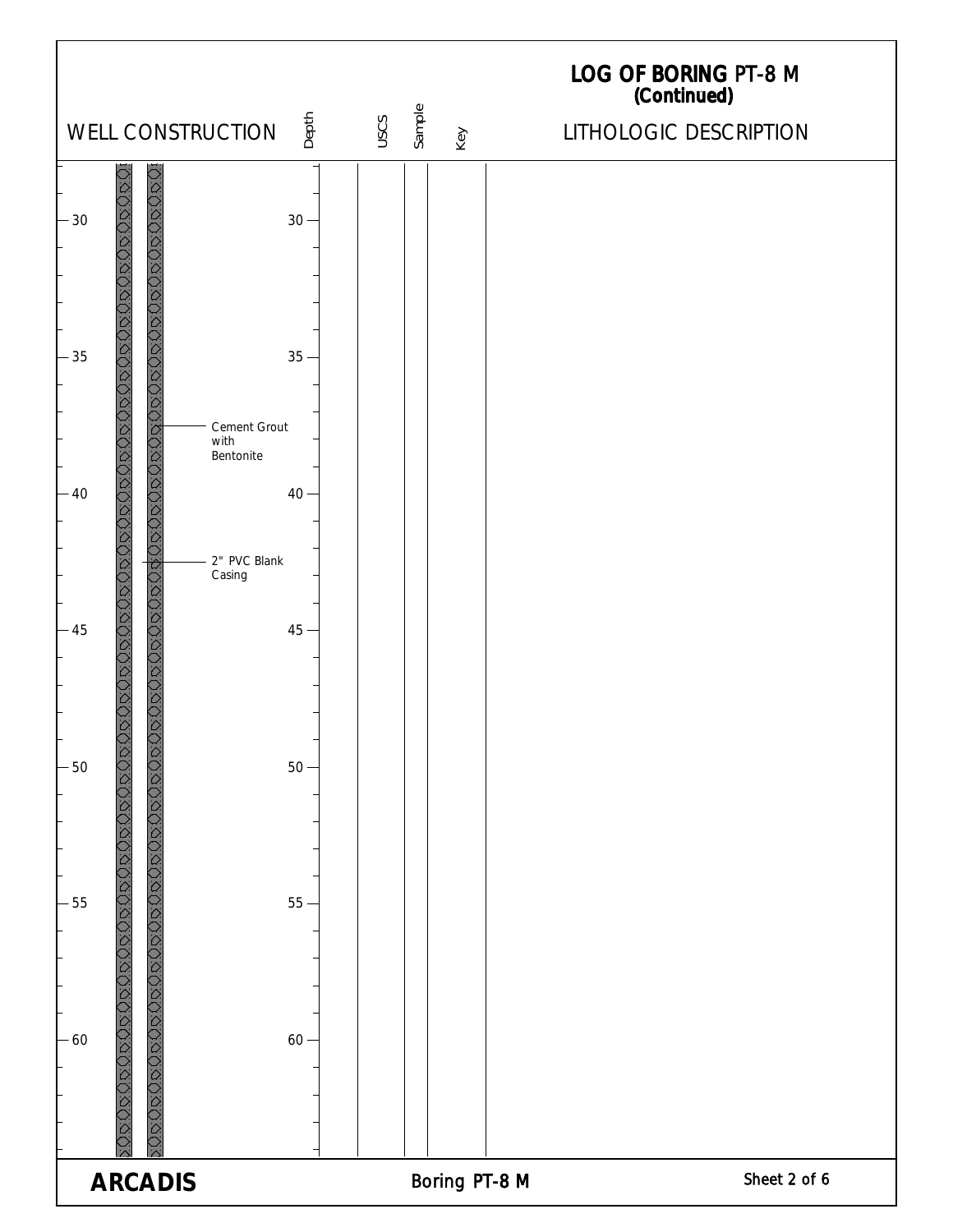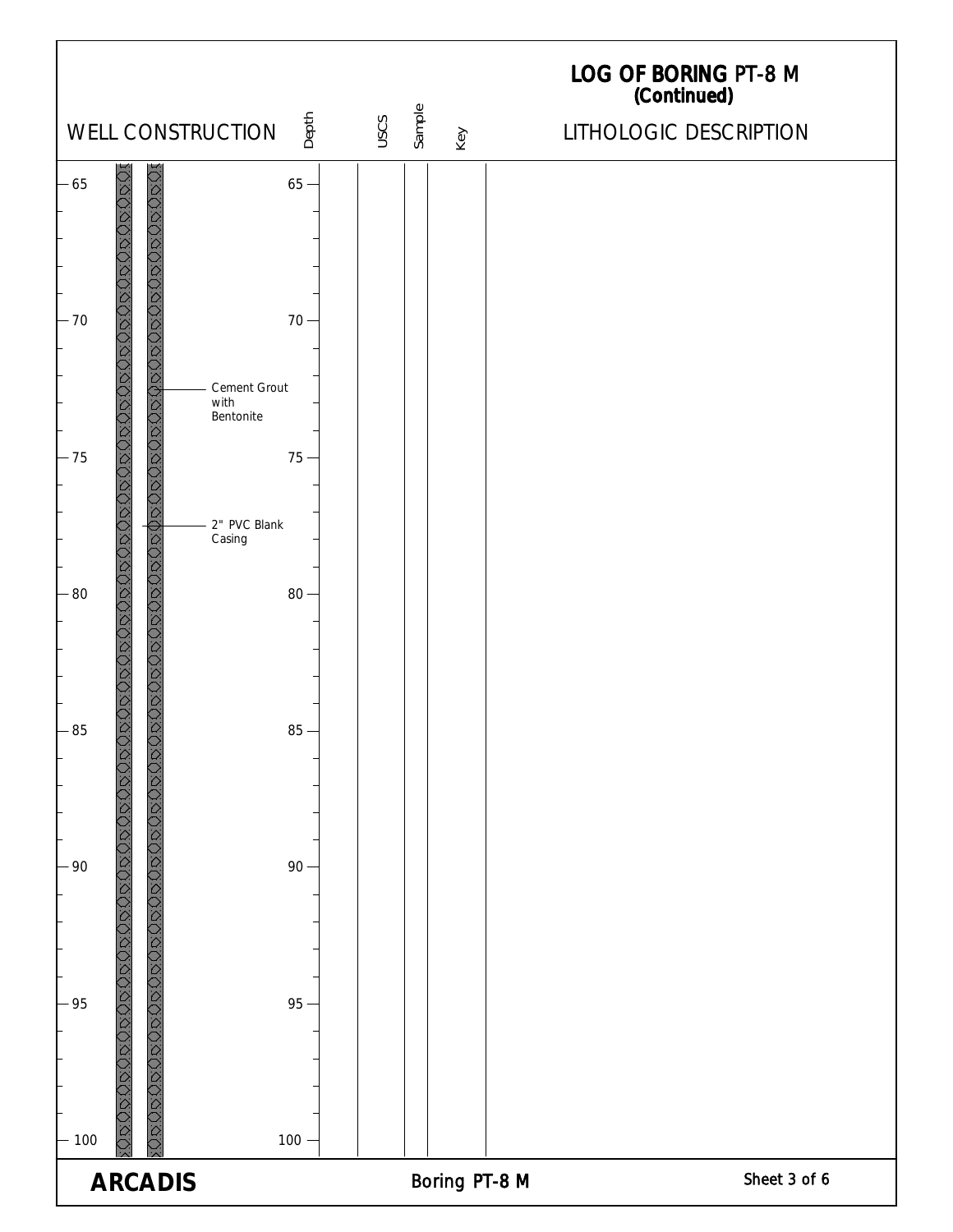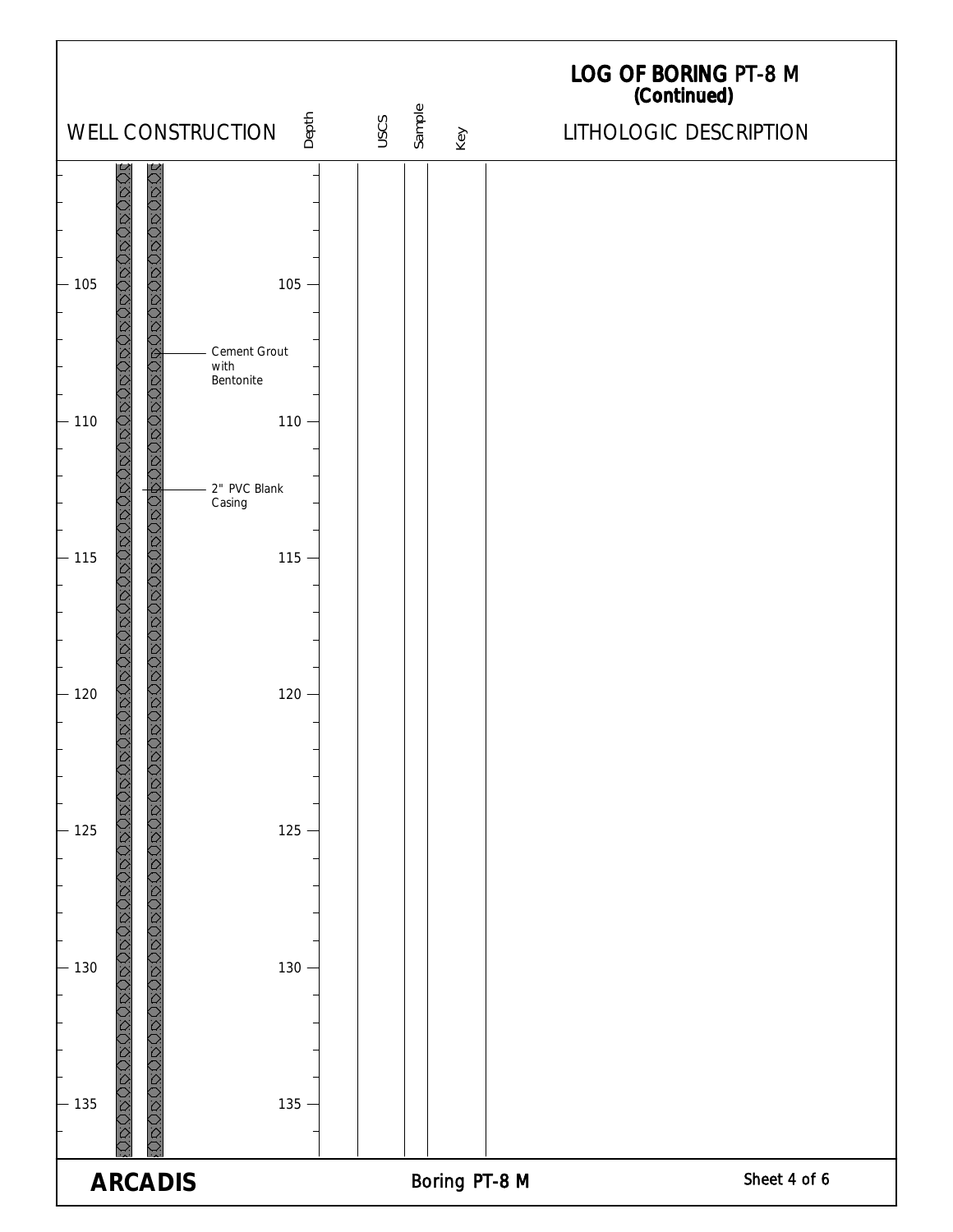